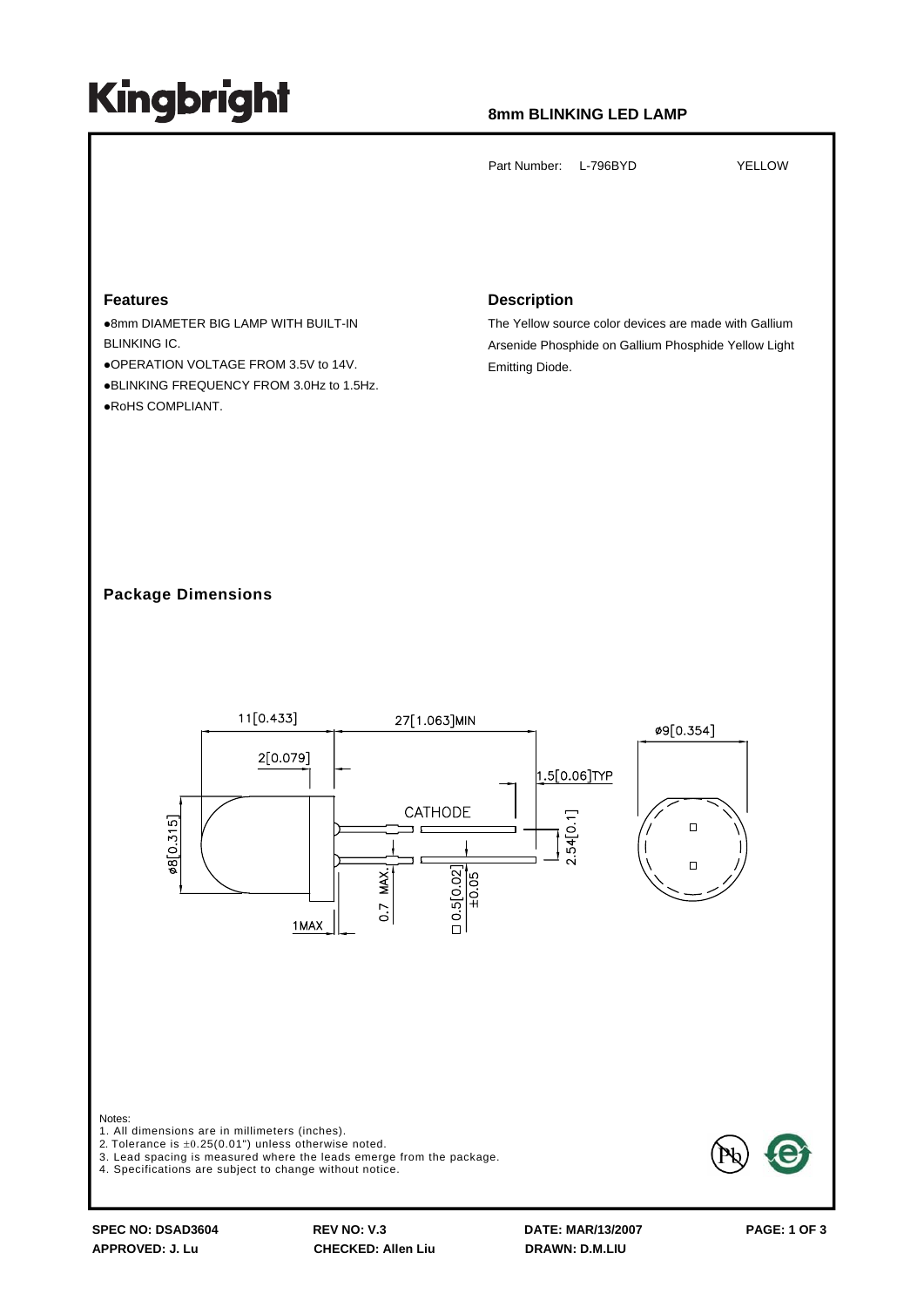# Kingbright

### **Selection Guide**

| Part No.   | <b>Dice</b>        | Lens Type       | Iv (mcd) [2]<br>$V = 9V$ |      | Viewing<br>Angle [1] |
|------------|--------------------|-----------------|--------------------------|------|----------------------|
|            |                    |                 | Min.                     | Typ. | 201/2                |
| $L-796BYD$ | YELLOW (GaAsP/GaP) | YELLOW DIFFUSED |                          | 30   | $60^{\circ}$         |

Notes:

1. θ1/2 is the angle from optical centerline where the luminous intensity is 1/2 the optical centerline value.

2. Luminous intensity / luminous flux: +/-15%.

## **Electrical / Optical Characteristics at TA=25°C**

| Symbol               | <b>Parameter</b>         | <b>Device</b> | Min. | Typ. | Max. | <b>Units</b> | <b>Test Conditions</b>     |
|----------------------|--------------------------|---------------|------|------|------|--------------|----------------------------|
| $λ$ peak             | Peak Wavelength          | Yellow        |      | 590  |      | nm           |                            |
| $\lambda$ D $[1]$    | Dominant Wavelength      | Yellow        |      | 588  |      | nm           |                            |
| $\Delta \lambda$ 1/2 | Spectral Line Half-width | Yellow        |      | 35   |      | nm           |                            |
| IF                   | <b>Forward Current</b>   | Yellow        | 8    | 22   |      | mA           | $Min:VF=3.5V$<br>Typ:VF=5V |
| <b>ISON</b>          | <b>Supply Current</b>    | Yellow        |      | 8    |      | mA           | $VF = 3.5V$                |
| <b>ISON</b>          | <b>Supply Current</b>    | Yellow        |      | 44   |      | mA           | $VF = 14V$                 |
|                      | <b>Blink Frequency</b>   | Yellow        | 1.5  |      | 3    | Hz           | $VF = 3.5V - 14V$          |

Notes:

1.Wavelength: +/-1nm.

### **Absolute Maximum Ratings at TA=25°C**

| Parameter                                          | Yellow                             | <b>Units</b> |  |  |
|----------------------------------------------------|------------------------------------|--------------|--|--|
| Power dissipation                                  | 310                                | mW           |  |  |
| <b>Forward Voltage</b>                             | 14                                 | v            |  |  |
| Reverse Voltage                                    | 0.5                                |              |  |  |
| <b>Operating Temperature</b>                       | $-40^{\circ}$ C To $+70^{\circ}$ C |              |  |  |
| Storage Temperature                                | -40°C To $+85$ °C                  |              |  |  |
| 260°C For 3 Seconds<br>Lead Solder Temperature [1] |                                    |              |  |  |
| 260°C For 5 Seconds<br>Lead Solder Temperature [2] |                                    |              |  |  |

Notes:

1. 2mm below package base.

2. 5mm below package base.